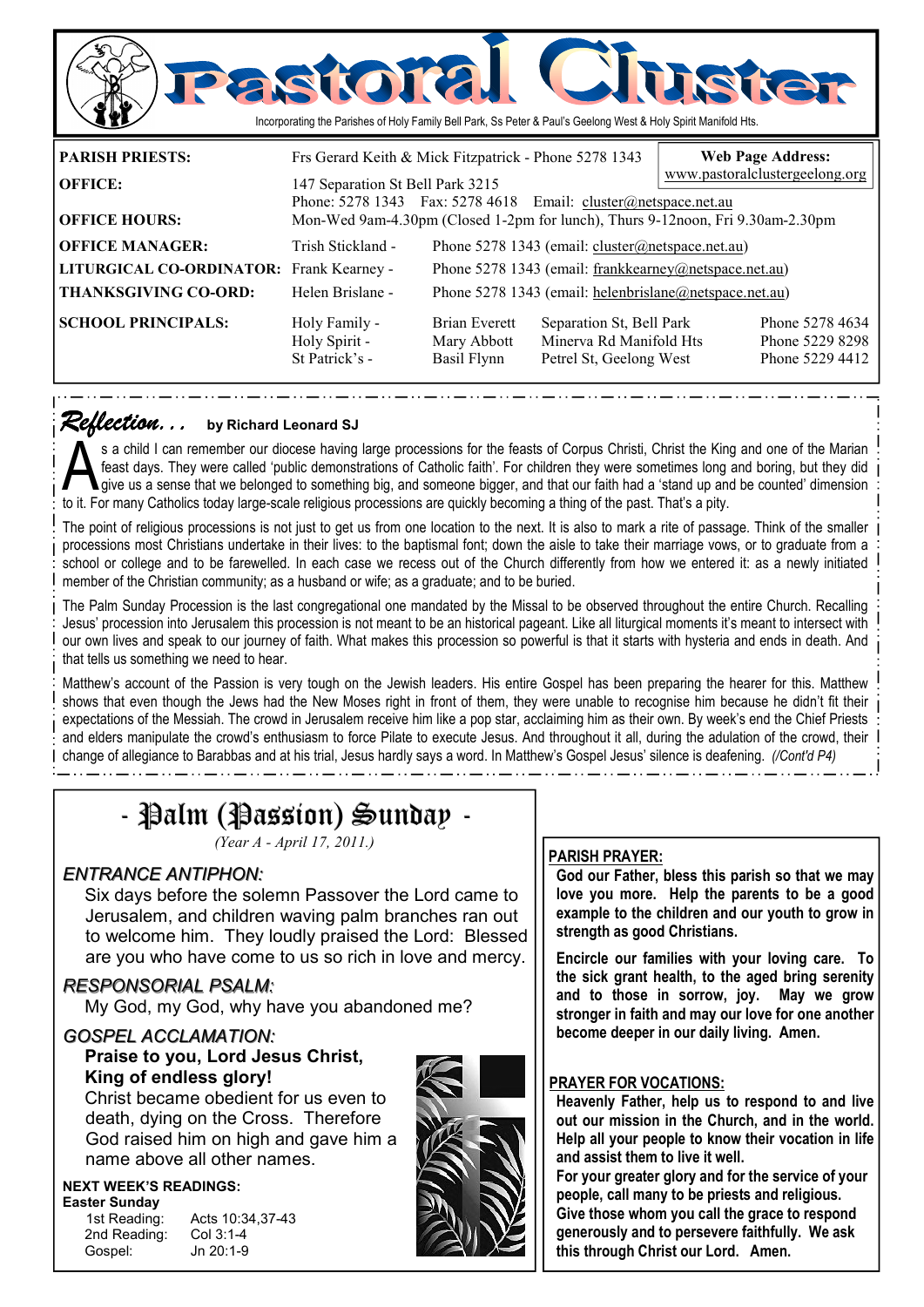# **AS A COMMUNITY WE PRAY FOR:**

| <b>RECENT DEATHS:</b><br><b>ANNIVERSARIES:</b> | Fr Ron Merrick, Daniel Prachniar, Max Benz<br>Angela Zuclich, Charlotte Henderson, Clinton Price, Les Murphy, Bobbie Black, Fr Tim Tolan, Pietro<br>Stranieri, Gennaro Bove                                                                                                                   |
|------------------------------------------------|-----------------------------------------------------------------------------------------------------------------------------------------------------------------------------------------------------------------------------------------------------------------------------------------------|
| <b>BAPTISMS:</b>                               | Henry Dilullo, Zachary Downie, Joshua Esperanza (HF), Lily Kolotelo, Angus Newby, Lachlan Pratt (HS)                                                                                                                                                                                          |
| <b>PRAY FOR THE SICK:</b>                      | Fr Tony Hally (former PP of Bell Park), Joseph Escorse, Jillian Henry, Bernie Dalton, Florence Williams,<br>Pasha Alden, Wendy Commons, Margaret Donaghy, Margaret Harris, Maria Law, Peter Farrar, Doris<br>Boyle, Heidi Maguire, Joan Bellew, Kate Jennings, Nevenka Juraga, Joan Gazenbeek |
| (Please note:                                  | After approx five weeks names will be deleted from the sick list -<br>please phone the office if you wish names reinserted)                                                                                                                                                                   |

# **ROSTER - EASTER CELEBRATIONS**



| Holy Thursday - 7pm @ Holy Spirit |  |  |
|-----------------------------------|--|--|
| <b>Commentator</b>                |  |  |
| <b>Doodovg</b>                    |  |  |

 **Commentator** T McMahon **Readers** J McKenzie, K Maddalena **Special Ministers** A&L Fossey, J McMahon, V Trinder, B Murphy, V Resciniti **Projectionist T** Dunlop

**Good Friday - 3pm @ Holy Family Commentator** F O'Neill **Readers** L Lehpamer, D Dunn, P Gizycki, G Tolan, L Kelly **Projectionist** C Resciniti

**Easter Vigil - 7.30pm @ Holy Family Commentator** F O'Neill **Projectionist** C Resciniti

**Readers** J McKenzie, C Taylor, M Shilling, P Gizycki **Special Ministers** G Harrison, V Resciniti, D Lunn, J Taylor

# **EASTER SUNDAY**

## **HOLY FAMILY:**

| 8.00am | <b>Commentator</b><br>Reader<br><b>Special Minister</b> | K Saunders<br>L Kelly<br>E Kelly, B McFarlane, L Sells |
|--------|---------------------------------------------------------|--------------------------------------------------------|
| 9.30am | Commentator                                             | T McMahon                                              |
|        | Reader                                                  | H Verdnik                                              |
|        | <b>Special Ministers</b>                                | J McMahon, D Lunn, J Sheahan, H Verdnik, M Fiorillo    |

**HOLY SPIRIT:**

| 10.00am | <b>Commentator</b>       | E Cotter                     |
|---------|--------------------------|------------------------------|
|         | <b>Reader</b>            |                              |
|         | <b>Special Ministers</b> | E Cotter, V Trinder, D Boyle |
|         | <b>Projectionist</b>     | T Dunlop                     |

**Projectionist** C Resciniti

## **Ss PETER & PAUL'S:**

| Commentator              |
|--------------------------|
| Reader                   |
| <b>Special Ministers</b> |
| Projectionist            |
|                          |

**11.00** Foley **M** Martin **Special Ministers** H&M Broekman, M Foley **Projectionist** A Zard

**Required...** 

A reader for 10am on Easter Sunday at Holy Spirit.

If you can help phone Frank Mon-Wed 9-5pm at the Cluster Office on 5278 1343.

Thanks.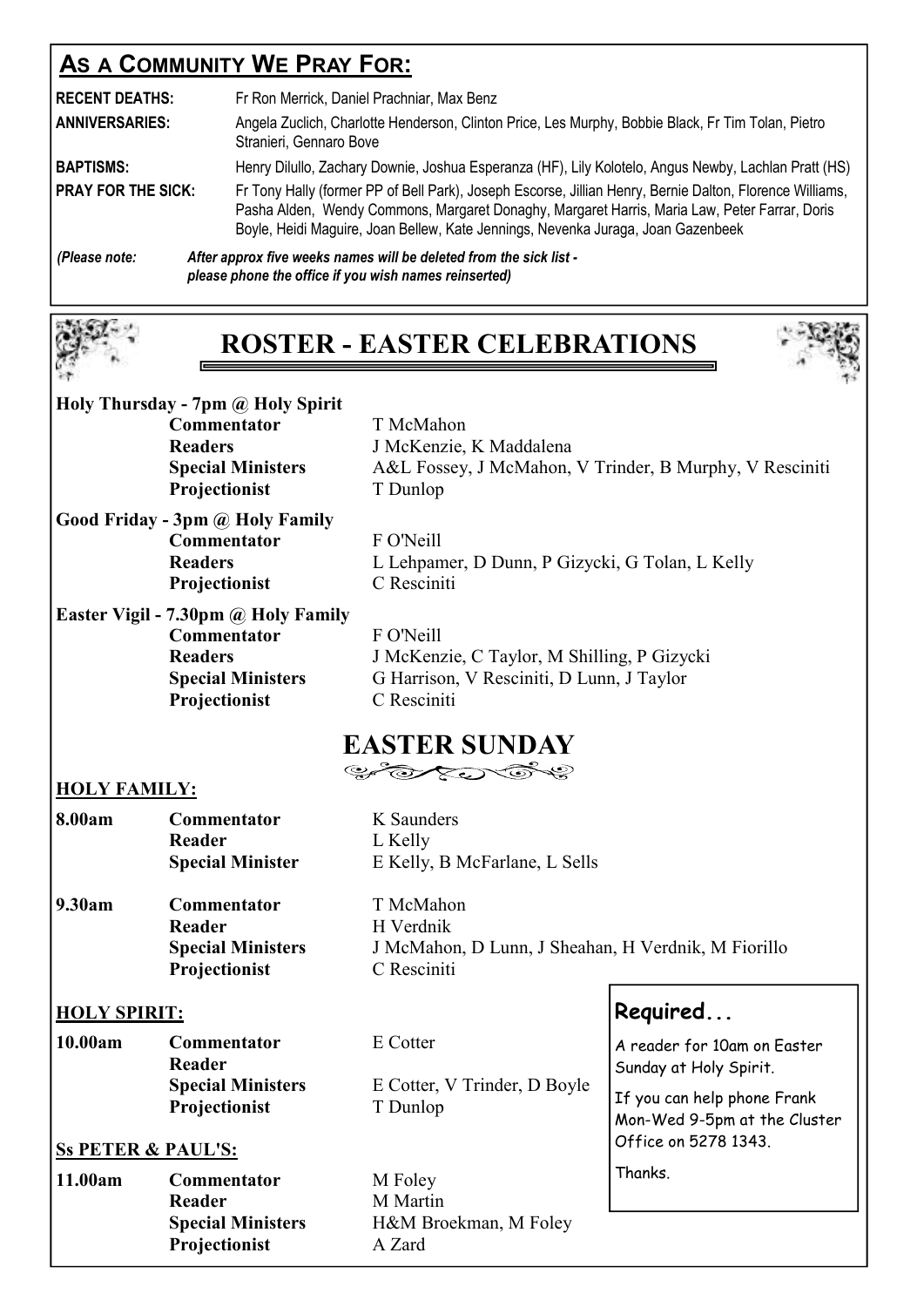## **SIXTH SUNDAY OF LENT -**



Many people face and live with discrimination. Even in our own land, many Aboriginal and Torres Strait Islander people struggle to access healthcare and educational benefits that other Australians enjoy.



On this final Sunday of Lent we met Judy, a Murrawarri woman from Western Sydney, who is a part of a Caritas Australia-supported training program at Aboriginal Catholic Social Services. We are called, by the life of Jesus to stand in solidarity with our indigenous sisters and brothers.

The work of Caritas Australia gives us this opportunity. Please donate to Project Compassion today.

# *We are an Easter People...*

**You are warmly welcome to share in our Holy Week Celebrations:** 

| THE SACRAMENT OF RECONCILIATION - 2ND RITE: (The last of our four Ceremonies)<br><b>Wednesday April 20th</b> | 7.30pm                                 | <b>Holy Family</b>                                                                                                        |
|--------------------------------------------------------------------------------------------------------------|----------------------------------------|---------------------------------------------------------------------------------------------------------------------------|
| <b>MASS OF THE OILS:</b><br>Tuesday April 19th                                                               | 11.00am                                | <b>St Patrick's Cathedral, Melbourne</b>                                                                                  |
| <b>MASS OF ANOINTING:</b><br><b>Wednesday April 20th</b>                                                     | 11.30am                                | Holy Spirit, followed by lunch                                                                                            |
| <b>MASS OF THE LORD'S SUPPER:</b><br>Thursday April 21st                                                     | 7.00pm<br>6.00pm                       | <b>Holy Spirit, followed by Adoration</b><br><b>Holy Family - Croatian</b>                                                |
| GOOD FRIDAY: April 22nd<br>Way of the Cross:                                                                 | 10.00am<br>10.30am<br>11.00am          | <b>Ss Peter &amp; Paul's</b><br><b>Holy Family</b><br><b>Holy Spirit</b>                                                  |
| <b>Celebration of the Lord's Passion:</b>                                                                    | 3.00pm<br>6.00pm                       | <b>Holy Family</b><br><b>Holy Family - Croatian</b>                                                                       |
| HOLY SATURDAY: April 23rd<br><b>Blessing of Easter Food:</b>                                                 | 4.00 <sub>pm</sub>                     | <b>Holy Family</b>                                                                                                        |
| EASTER VIGIL: April 23rd                                                                                     | 7.30pm<br>10.00pm                      | <b>Holy Family</b><br><b>Holy Family - Croatian</b>                                                                       |
| EASTER SUNDAY MASSES: April 24th                                                                             | 8.00am<br>9.30am<br>10.00am<br>11.00am | <b>Holy Family</b><br><b>Holy Family</b><br><b>Holy Spirit</b><br><b>Ss Peter &amp; Paul's</b>                            |
| <b>EASTER SUNDAY MASSES:</b> (In a language other than English)                                              | 9.30am<br>9.30am<br>11.30am            | Lithuanian Mass at Ss Peter & Paul's<br><b>Italian Mass at St Patrick's Chapel</b><br><b>Croatian Mass at Holy Family</b> |